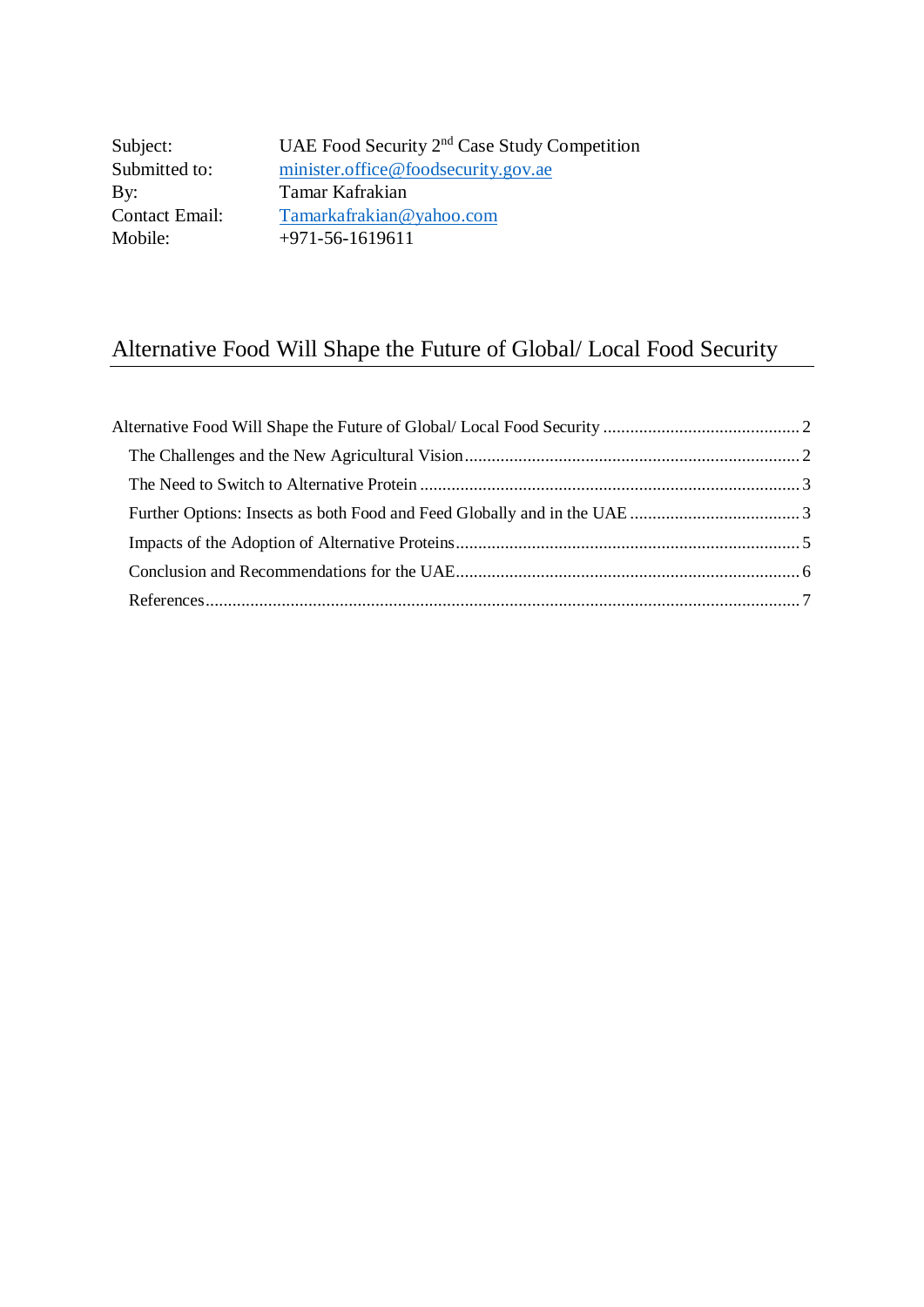# <span id="page-1-0"></span>Alternative Food Will Shape the Future of Global/ Local Food Security

The case study I present here covers the global challenges facing food security within the context of the new agricultural vision outlined by various relevant international entities, including UN's SDGs. The paper sheds light on how both changes at the supply and demand sides are needed to ensure food security for all, globally and locally, with special emphasis on alternative food, and to lesser extent feed. It presents the current megatrends in alternative food and feed, with possibilities on how the UAE can leverage those as part of its strategy moving forward.

# <span id="page-1-1"></span>The Challenges and the New Agricultural Vision

The Food and Agriculture Organization of the United Nations (FAO) estimates that by 2050, a global population of 10 billion will demand around 70% more food than is consumed today. Feeding this growing population nutritiously and sustainably will require substantial improvements, and perhaps complete disruptions, to the global food system on both supply and demand sides

The Sustainable Development Goals (SDGs), specifically SDG2, looks forward to ending hunger and achieving food security by building inclusive, sustainable, efficient and nutritious food systems through active leadership, public-private action and collaboration, informed by insights and innovation.

In developing new insights; especially for priority action areas in the Food Value Chain, governments and private sector entities should leverage technology and innovation for food systems change; to achieve a new vision for agriculture and food production by mobilizing new investments, partnerships and best practices to achieve concrete results. In that particular new vision, alternative food and feed have come to play a major role. Let's consider below options set forward by the World Resources Institute.



*Figure 1 – Options for the Future of Food; Source World Resources Institute (WRI)*

Besides the pressure to reduce carbon emissions, the need for more food means new paths, of which alternative food forms are needed with a major emphasis to reduce the current animal-based meat consumption by both substitution with other sources as well as reducing demand. The switch to alternative proteins presents challenges and opportunities to be discussed.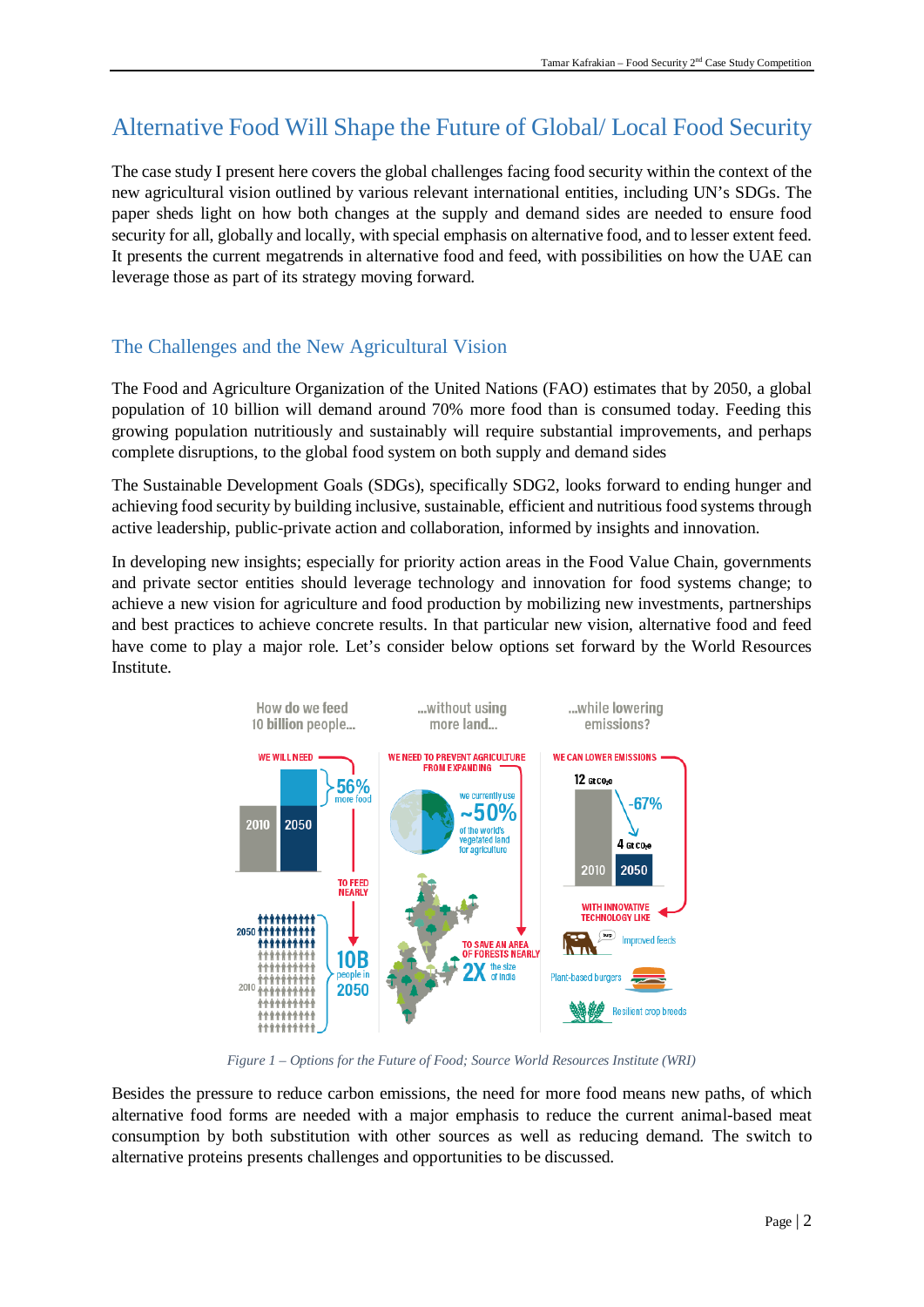### <span id="page-2-0"></span>The Need to Switch to Alternative Protein

Recent research by the Food Innovation working group of the World Economic Forum finds that balancing meat consumption with alternative sources of protein can lead to significant health and environmental benefits. It also shows that a sustainable food industry and healthier human life can be achieved through further innovation in the development of alternative proteins, livestock production and consumer behavior. While the data highlights the positive joint health and environmental benefits of alternative proteins, it also details the scale of the challenge in building a more sustainable food system. On the technical side, for example, while lab-grown beef is seen by many as a much more environmentally friendly alternative to traditionally-reared beef, the group finds that current production methods are energy intensive. The food industry, which is called on to invest in new alternative proteins to help scale up production and offer consumers a wider range of options. Government and regulators, which must design rules to govern a wave of new alternative proteins to protect the public from health risks and unsubstantiated claims, and to support the various sectors in their transformations.



*Figure 2 - Trends in the consumption of meat; regional data and global data to date and projections to 2050 (FAOStat)*

Thus all three potential pathways to meet the needs of the world's growing population for protein in a sustainable and healthy way are to be considered: alternative proteins; changes to current production systems; and consumer behavior change. There has been a burst of recent innovation involving new purely plant‑based alternatives, products based on insects and other novel protein sources, and the application of cutting-edge biotechnology to develop cultured meat.

### <span id="page-2-1"></span>Further Options: Insects as both Food and Feed Globally and in the UAE

On the insect-based products a lot of applied research and commercial pilots have sprung around the world. Meticulous Research, a market research company predicts the global market for edible insects could grow to \$1.18 billion by 2023. That's almost triple its current level. So, what's behind this anticipated increase in appetite for insects? There are a number of factors in play and the answer is wrapped up in an understanding of how insects compare with the production and farming of other food types.

Per kilo of live weight, bugs emit less harmful gas than more mainstream farm animals. A cow, for example, produces 2.8 kg of greenhouse gas per kilo of live body weight. Insects, on the other hand, produce just 2 grams. They also consume fewer resources than traditional livestock. For each kilo it weighs, a cow needs 10 kg of feed. Bugs on the other hand need just 1.7 kg. The image below (source Bloomberg), sheds more light.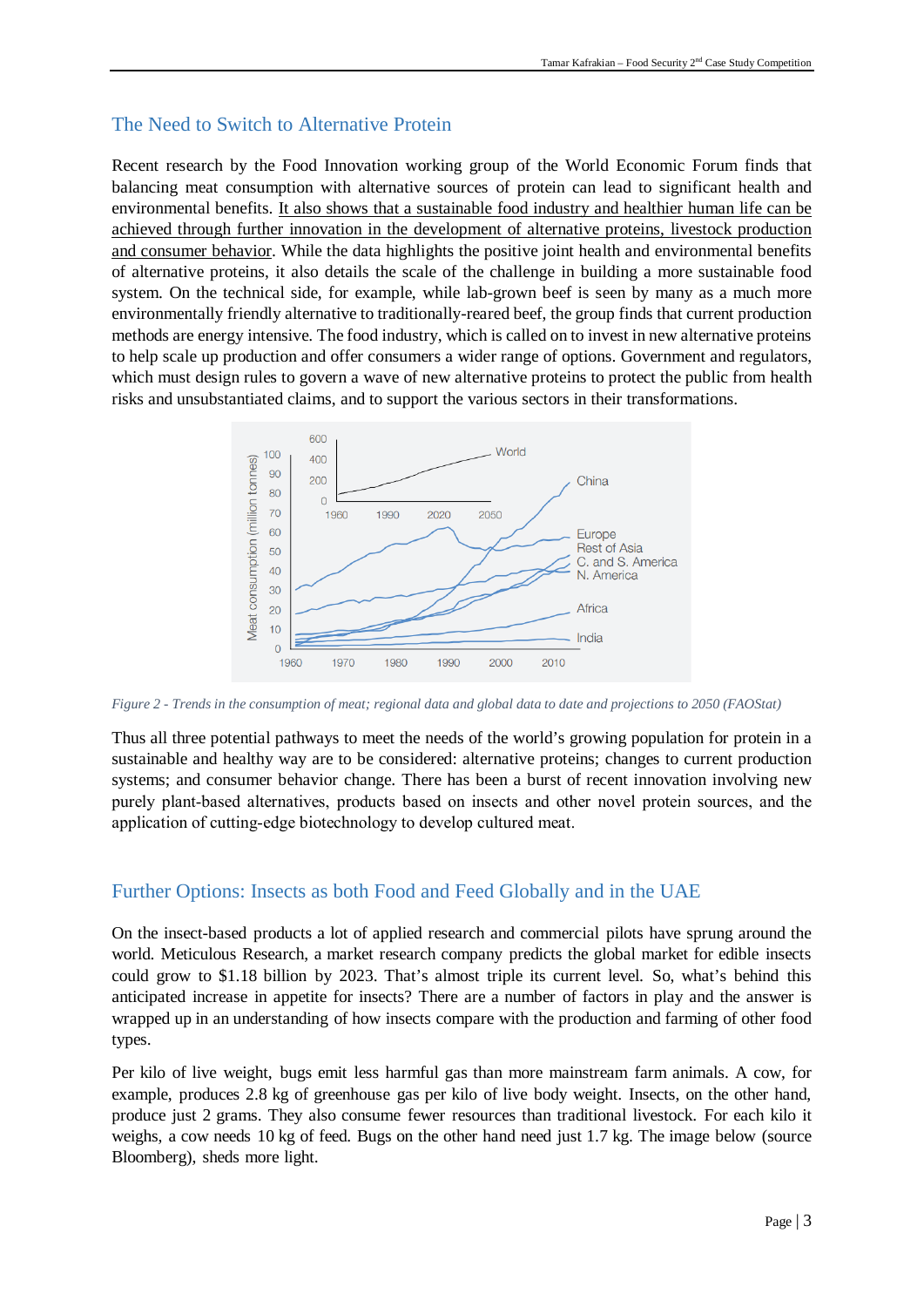|                                                          | Insect | Chicken   | Pig   | Cow   |
|----------------------------------------------------------|--------|-----------|-------|-------|
| Greenhouse gases<br>released per kg of<br>live weight, g | 2      | <b>NA</b> | 1,130 | 2,850 |
| Feed required<br>per kg of live<br>weight, kg            | 1.7    | 2.5       | 5     | 10    |
| Land required<br>per g of protein, m <sup>2</sup>        | 18     | 51        | 63    | 254   |
| Water required<br>per g of protein, li                   | 23     | 34        | 57    | 112   |

#### Farming's environmental impact by species

*Figure 3 - Food production footprint by type; Source Bloomberg*

Water, which is becoming an increasingly scarce resource in some parts of the world – and which is used liberally in intensive farming – offers another interesting comparison. To produce a single gram of insect protein, you'd need 23 litres of water. That might sound like a lot. But to get that same gram of protein from cattle, you'd need 112 litres of water. From the farmer's point of view, raising insects is going to be radically different from raising sheep, pigs, or cattle. No more coping with mud, muck and filth. An end to shifting heavy sacks of feed. And forget about having to go outdoors in all weather to manhandle livestock. The requirement for investment in equipment will be different too. This will be farming on a much smaller scale, reducing the need for large and expensive machinery.

It may not be too long before we can all buy a bag of edible insects at our local grocery store. In 2017, Switzerland changed its food safety laws and became the first European country to allow the sale of insect-based food for humans. And the same year, the Coop unveiled a range of mealworm burgers and balls in some of its Swiss supermarkets. IKEA's external innovation lab SPACE10 revealed it is "reimagining" popular dishes at the retailer's in-store restaurants. In a blog post, the researchers explain that they are working on bug burgers and mealworm meatballs, but add that the new ingredients are being tested so customers won't find them on IKEA menus. As scarcity of resources and sustainability become increasingly important issues for food production and distribution, it will not be long before we are asking for insects in our food.

Enterra Feed, one of an emerging crop of insect growers, will process the bugs into protein-rich food for fish, poultry - even pets. After being fattened up, the fly larvae will be roasted, dried and bagged or pressed to extract oils, then milled into a brown powder that smells like roasted peanuts.

Now not only are insects aimed for human consumption, but also feeding bugs to fish and chicken - a natural palate – is an objective of production as well. Cargill conducted an insect-based feed trial on poultry in 2015, but the company's efforts with insects have since focused on bolstering its growing aquaculture business, where demand for alternative proteins is most acute. Beta Hatch is chasing the same market. The small company's mealworms - larvae of the mealworm beetle - will likely end up as fish food with the help of an investment from fish-farming customers that have pressed for sustainable alternatives to fishmeal. Fishmeal has a limited supply, and aquaculture is continuing to grow globally as it is currently at 50% of global consumption with the dwindling stocks in the oceans. Insect meal is a piece of a solution. Fish farming is growing fast with growing consumer demand and increasing concerns about overfishing, resulting in catch restrictions in many depleted fisheries. Warming oceans in some areas have also disrupted supplies; that means fish eaten by humans will increasingly come from farms - driving up demand and prices for fish feed and thus making it more lucrative business.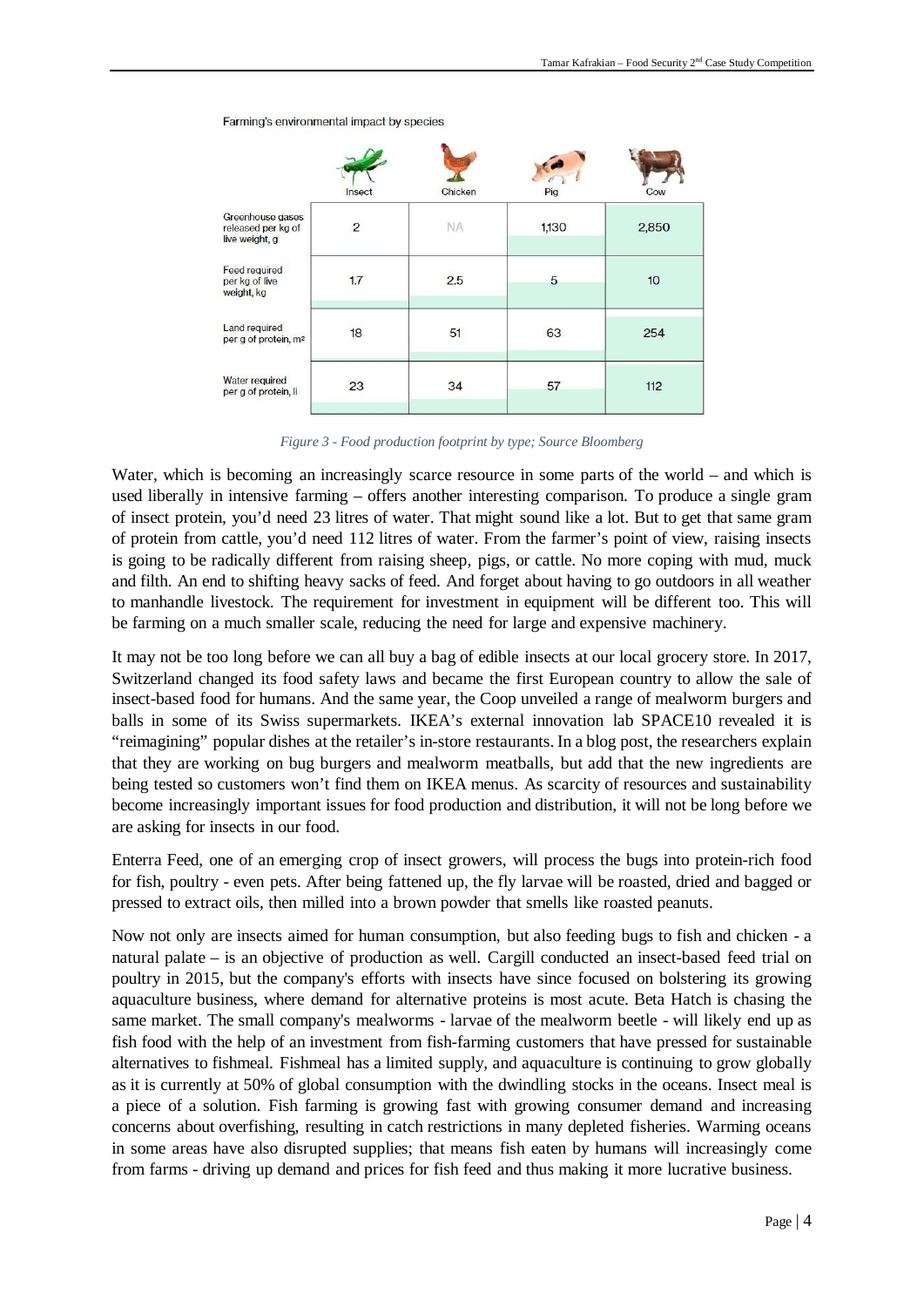## Algae: a competitive food/feed alternative



Options are many, below is just another example on how algae can grow new economic sectors.

*Figure 4 - Food start-ups eye algae as a green protein source*

Recent developments in research and development show algae to be a promising alternative for the conventional production of meat, either for direct human consumption or for indirect use as feedstock. Nevertheless, a tremendous amount of work still needs to be done by a wide range of stakeholders over many years to fully realize the potential that algae offer for food and feed security.

## <span id="page-4-0"></span>Impacts of the Adoption of Alternative Proteins

Alternative‑protein products have the potential to disrupt a major economic sector. Whether this will happen and at what speed will depend in part on how the alternatives benefit society and whether consumers chose to purchase them. It also depends on the political economy of the food system, the interactions between the different stakeholders who believe they will benefit or suffer from the transition, the narratives used and how governments respond to their arguments. However, this disruption should not be approached as a zero-sum game; constructing a future in which as many people as possible gain from the spread of alternative proteins can both maximize human welfare and deliver the best outcomes for global health and the environment; and thus a win-win.

<span id="page-4-1"></span>Switching from animal protein to alternative proteins can lead to significant reductions in greenhouse-gas emissions, especially for transitions to plant– or insect-based alternatives. While current estimates of emissions from cultured beef suggest only modest reductions, depending on how production of cultured beef is scaled up, there is the possibility of significant emissions reductions as well.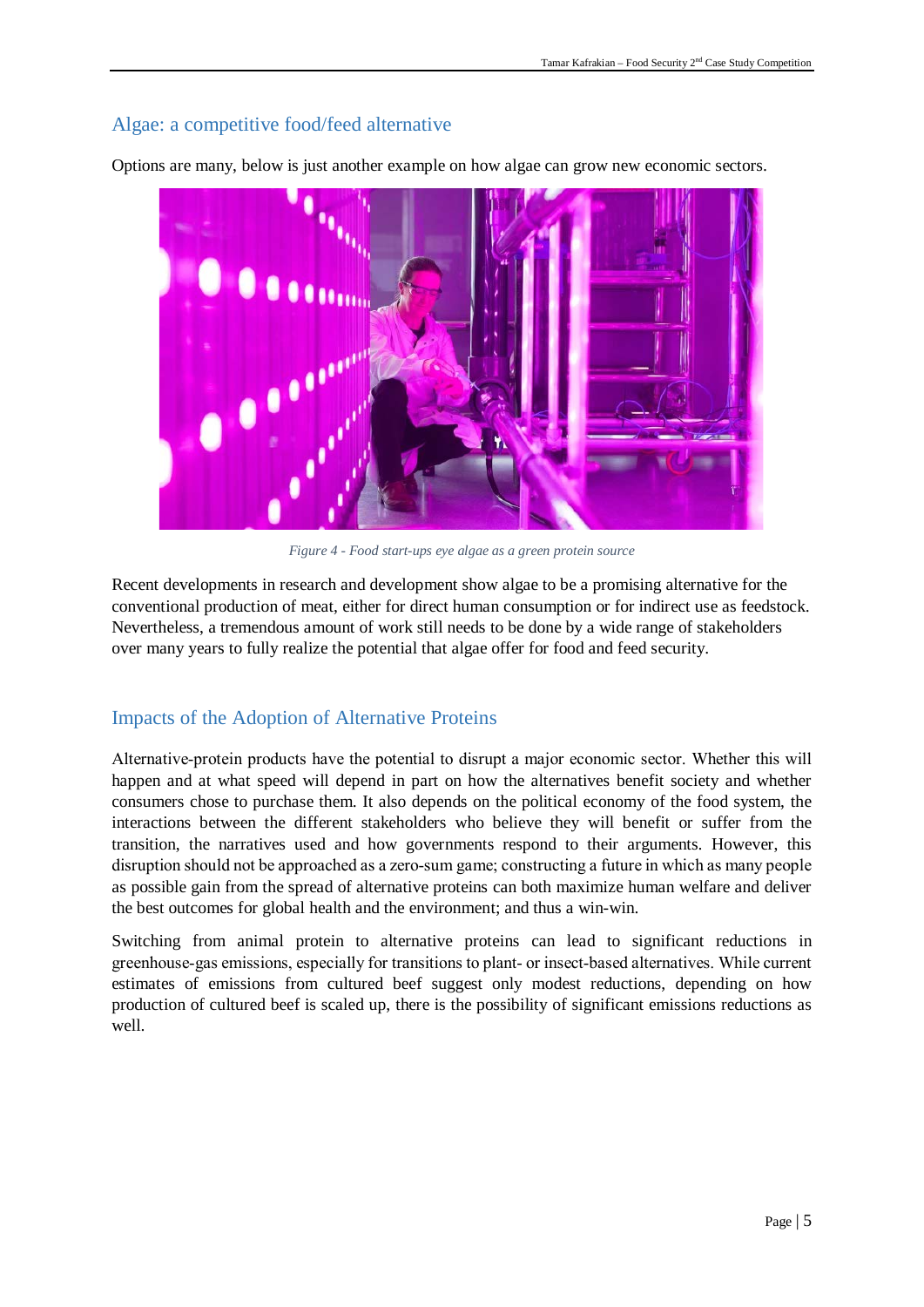# Conclusion and Recommendations for the UAE

To meet the protein needs of a projected population of 10 billion people by around 2050 in an inclusive, sustainable, healthy and nutritious manner is, as discussed above, a significant challenge. But it can be done. The UAE is a pioneer and should start the movement regionally. Transformation of the food system is essential to achieve the Sustainable Development Goals and to meet the Paris Agreement climate‑change targets. Innovation and experimentation in both alternative and traditional proteins will be critical.

It is hoped that the cases presented in this study will provide a starting point for further analysis by UAE Food Security entity, one that will need to evolve as new alternatives are developed and as production processes and technologies are scaled up. The discussion will need to respond to developments in how traditional animal-based protein is produced and to changes in what consumers believe is an equitable food system producing nutritious food.

This simple case study is intended to facilitate further dialogue between stakeholders, and to identify areas of opportunity and critical intervention points. It seeks to encourage a step-change in progress, in particular by harnessing the transformational possibilities of the Fourth Industrial Revolution. It argues for a systemic, multistakeholder approach – the building of new platforms of action to accelerate and scale this new protein economy – in order to help create the future we want and need.

The challenge of meeting the protein needs of a mid-century population of the UAE people in an inclusive, sustainable, healthy and nutritious manner is enormous, but achievable. What is clear is that this will not happen on our current, business‑as‑usual trajectory. Significant transformation of the protein system is essential to achieve this. The recommendation is for the UAE government to actively accelerate the adoption of alternative proteins but policy that changes the ecosystem and incentivizes the private sector alongside the government led initiatives that helps with building the difficult pieces of the value chain. For the foreseeable future, the meat and alternative-protein industries will coexist and have the opportunity to complement one other. Both incumbents and new players, and the various stakeholders who are involved throughout the protein supply chains, will gain from a nuanced debate about how to evolve and reshape regional and ultimately global food systems to provide healthy and sustainable diets, and thus the UAE has to be at the heart of these discussions. Only through dialogue and structured collaboration will society be able to transform the protein system, to create a future where safe, sustainable, affordable and healthy protein is provided to all.